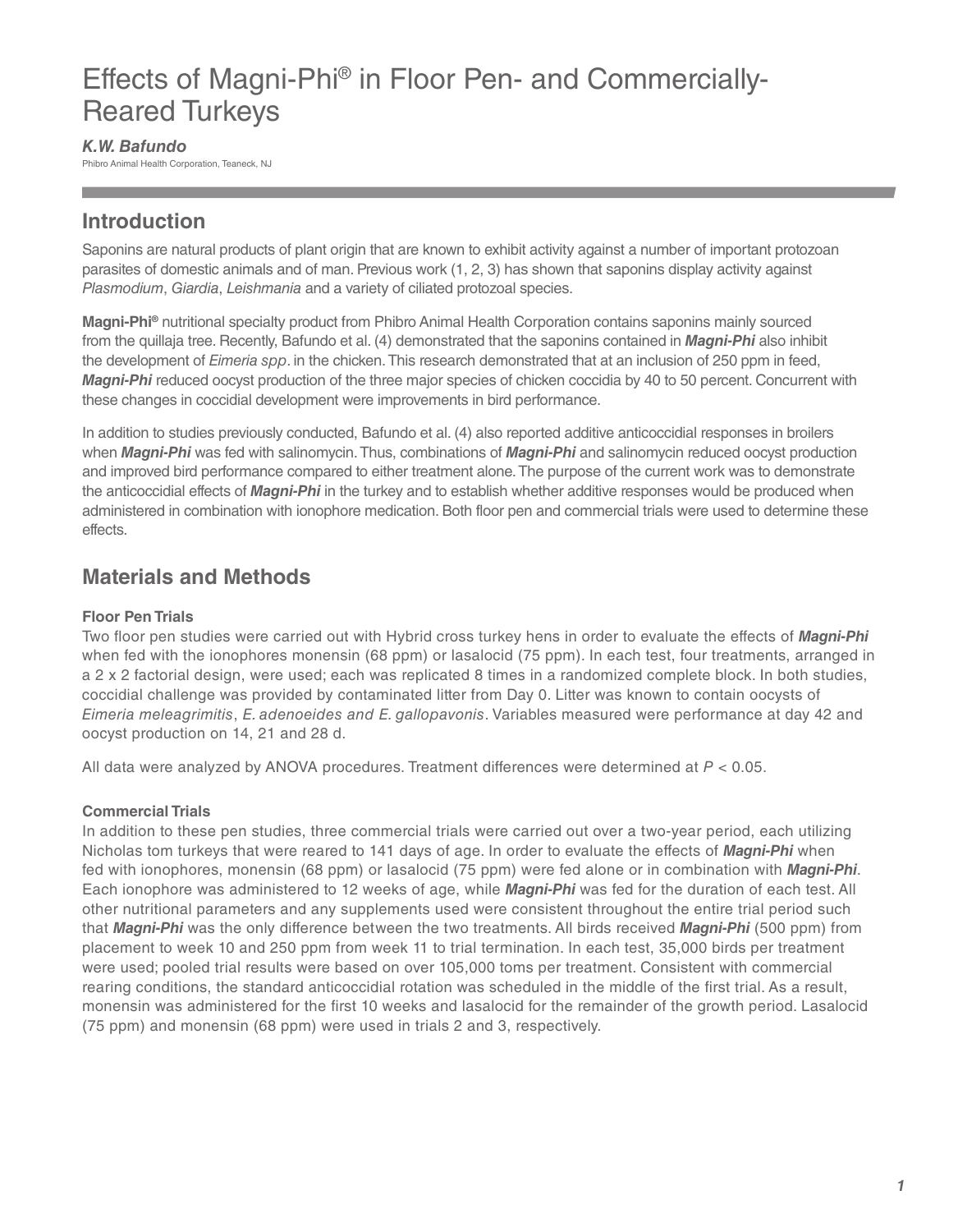## **Results**

Results of Floor Pen Trial 1 are shown in Table 1. At day 21, both *Magni-Phi* and monensin significantly reduced oocysts per gram (OPG) compared to the non-medicated control but monensin provided a greater reduction in OPG than *Magni-Phi* alone during the same period. While not significantly different from monensin alone, the two products together further reduced oocysts produced at 21 days. At 42 days, *Magni-Phi* alone significantly improved body weight and feed conversion compared to the non-medicated treatment. While no statistical differences in feed conversion were observed among the treatments receiving *Magni-Phi*, monensin or both products, body weight gain was greatest for birds concurrently fed *Magni-Phi* and monensin (*P* < 0.05). The combination of *Magni-Phi* and monensin produced additive effects in body weight gain.

Table 2 presents the results of pen trial 2 and illustrates that at 14 d both *Magni-Phi* and lasalocid significantly reduced OPG compared to controls. Similar trends were seen at day 21, although significant reductions were not observed. Fewest oocysts produced occurred when both lasalocid and *Magni-Phi* were fed together; additivity of these effects was also evident in these data. Adjusted feed conversion was significantly improved by both *Magni-Phi* and lasalocid individually, with the combination of the two products together providing further significant reductions in this variable.

Results of the commercial trials are presented in Table 3 and illustrate that *Magni-Phi* improved both final body weight and adjusted feed conversion in each situation where it was fed. Pooled trial results indicated that birds fed *Magni-Phi* gained more than 0.6 lbs. of weight per bird and had substantially improved feed conversions (7 points improvement) compared to birds fed the standard feeding program without *Magni-Phi*.

## **Discussion**

As in previous work with broiler chickens, the floor pen data presented herein illustrates that *Magni-Phi* exerts additive anticoccidial effects in turkeys. Consistent with previous results (4), OPG were significantly reduced by using *Magni-Phi* alone and were diminished further when combined with an ionophore. Concurrent with these effects were significant improvements in body weights and/or feed conversions. The effects of simultaneous feeding of *Magni-Phi* and the ionophores were additive.

In further support of these effects, three large commercial trials involving more than 105,000 tom turkeys per treatment produced responses similar to those described above. Because *Magni-Phi* improved final body weights and feed conversion in each of the trials, these results indicate that *Magni-Phi* can be applied successfully in turkey production for improved performance.

|                             | Day 21 OPG x 10 <sup>3*</sup> | $aFCR$ (d 42) g:g  | BWG (d 42) kg      |
|-----------------------------|-------------------------------|--------------------|--------------------|
| Non-Medicated               | $12.4^a$                      | 1.793a             | 1.547c             |
| Magni-Phi 250 ppm           | 7.3 <sup>b</sup>              | 1.731 <sup>b</sup> | 1.616 <sup>b</sup> |
| Monensin 68 ppm             | $3.4^\circ$                   | 1.707 <sup>b</sup> | $1.614^{bc}$       |
| <b>Magni-Phi</b> + Monensin | 21c                           | 1.689 <sup>b</sup> | 1.691a             |

**Table 1.** Day 21 total oocysts per gram of feces (OPG) and 42-day performance for tom turkeys fed monensin and *Magni-Phi*, both alone and in combination.

\*For simplicity, OPG are reported using scientific notation, where each value must be multiplied by 1,000 to attain actual OPG figures recorded.  $a,b,c$  Results with different superscripts significantly differ ( $P < 0.05$ ).